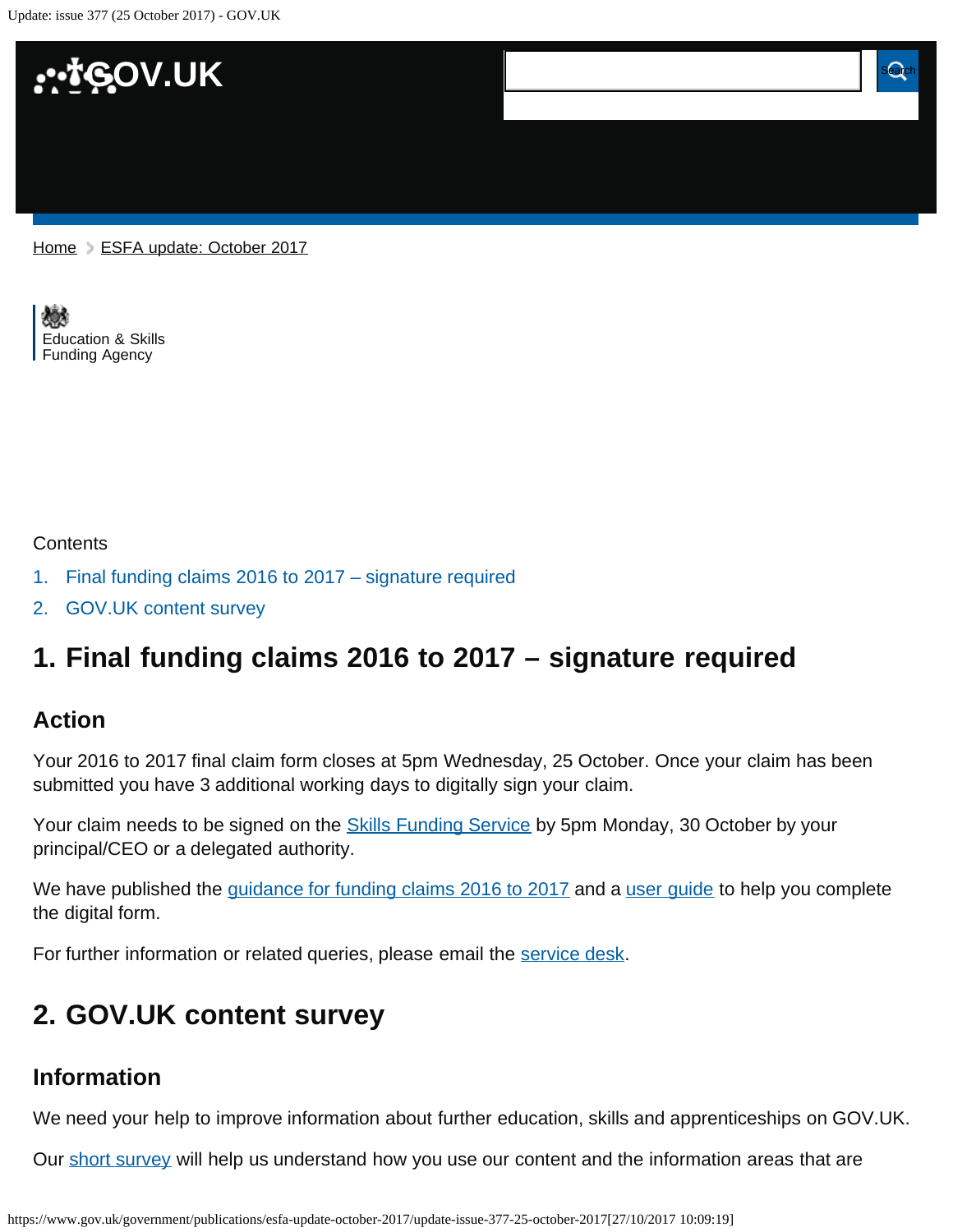Update: issue 377 (25 October 2017) - GOV.UK

important to you. It should take around 2 minutes to complete.

Thank you for answering our questions, your feedback really matters.

Is there anything wrong with this page?

### **Services and information**

**[Benefits](https://www.gov.uk/browse/benefits)** 

[Births, deaths, marriages and care](https://www.gov.uk/browse/births-deaths-marriages)

[Business and self-employed](https://www.gov.uk/browse/business)

[Childcare and parenting](https://www.gov.uk/browse/childcare-parenting)

[Citizenship and living in the UK](https://www.gov.uk/browse/citizenship)

[Crime, justice and the law](https://www.gov.uk/browse/justice)

[Disabled people](https://www.gov.uk/browse/disabilities)

[Driving and transport](https://www.gov.uk/browse/driving)

[Education and learning](https://www.gov.uk/browse/education)

[Employing people](https://www.gov.uk/browse/employing-people)

[Environment and countryside](https://www.gov.uk/browse/environment-countryside)

[Housing and local services](https://www.gov.uk/browse/housing-local-services)

[Money and tax](https://www.gov.uk/browse/tax)

[Passports, travel and living abroad](https://www.gov.uk/browse/abroad)

[Visas and immigration](https://www.gov.uk/browse/visas-immigration)

[Working, jobs and pensions](https://www.gov.uk/browse/working)

#### **Departments and policy**

[How government works](https://www.gov.uk/government/how-government-works)

**[Departments](https://www.gov.uk/government/organisations)** 

**[Worldwide](https://www.gov.uk/government/world)** 

**[Policies](https://www.gov.uk/government/policies)** 

**[Publications](https://www.gov.uk/government/publications)** 

**[Announcements](https://www.gov.uk/government/announcements)** 

https://www.gov.uk/government/publications/esfa-update-october-2017/update-issue-377-25-october-2017[27/10/2017 10:09:19]